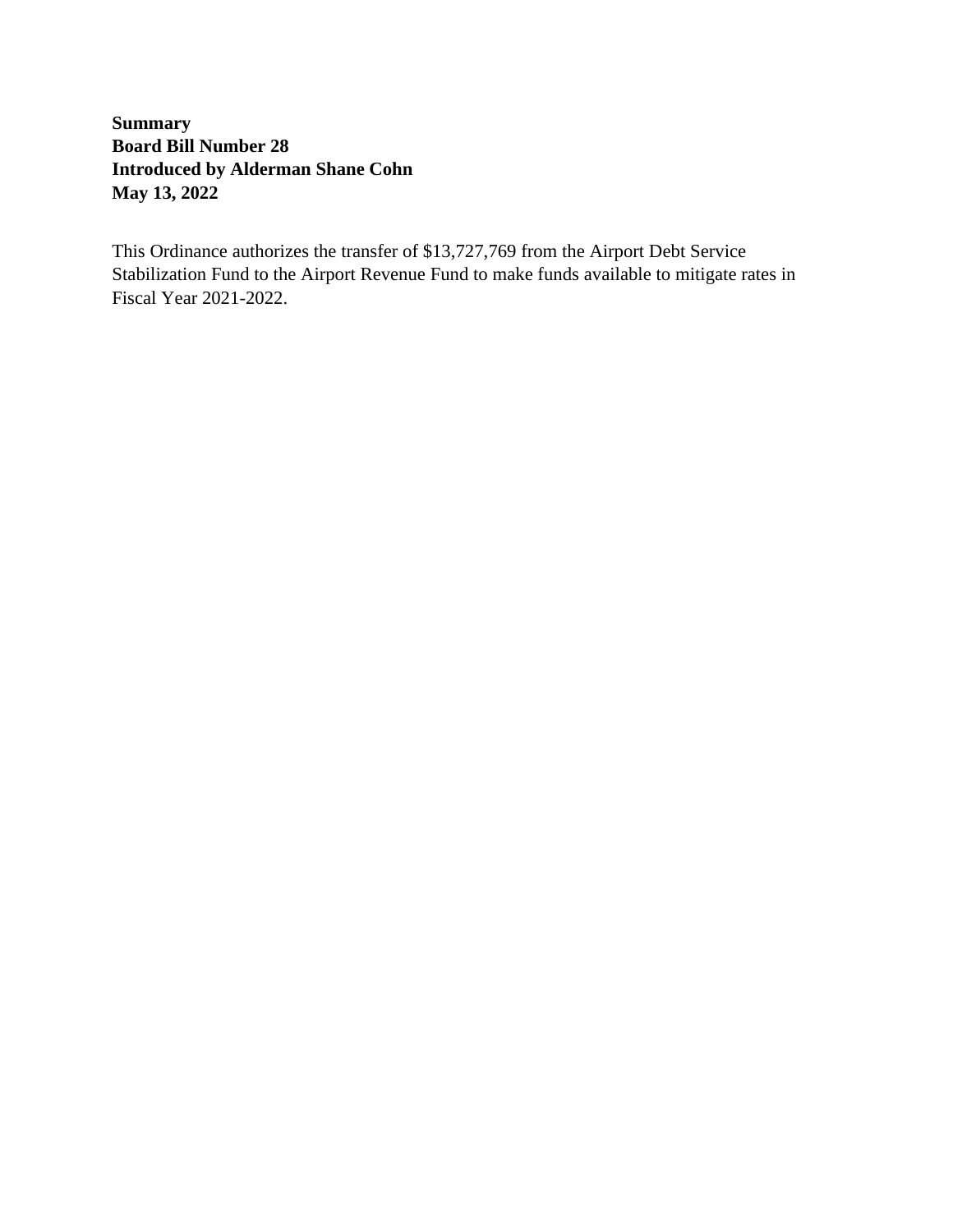#### **BOARD BILL NUMBER 28 INTRODUCED BY ALDERMAN SHANE COHN**

| $\mathbf{1}$   | An Ordinance recommended and approved by the Airport Commission, the Comptroller,                  |
|----------------|----------------------------------------------------------------------------------------------------|
| $\overline{2}$ | and the Board of Estimate and Apportionment, making findings respecting the transfer of a          |
| 3              | maximum of \$13,727,769 of excess moneys that The City of St. Louis (the "City"), the owner and    |
| $\overline{4}$ | operator of St. Louis Lambert International Airport® (the "Airport"), intends to transfer from the |
| 5              | Debt Service Stabilization Fund to the Airport Revenue Fund during fiscal year 2022, to mitigate   |
| 6              | rates on an annual basis during the term of the Airport Use and Lease Agreement commencing         |
| 7              | July 1, 2016; containing a severability clause and an emergency clause.                            |
| $8\phantom{1}$ | <b>WHEREAS</b> , The City of St. Louis, Missouri (the "City") is the owner of St. Louis Lambert    |
| 9              | International Airport® (the "Airport"), which is operated for the City by the City's Airport       |
| 10             | Authority, a department of the City;                                                               |
| 11             | <b>WHEREAS</b> , pursuant to Ordinance Number 70273, approved May 25, 2016, the City               |
| 12             | entered into a five year Airport Use and Lease Agreement with various airlines for the use of the  |
| 13             | Airport commencing July 1, 2016 (the "AUA");                                                       |
| 14             | <b>WHEREAS</b> , pursuant to Ordinance Number 71295, approved February 11, 2021, the City          |
| 15             | and the airline signatories to the AUA entered into a First Amendment to the AUA, extending the    |
| 16             | expiration date of the of the AUA by one (1) year, from June 30, 2021 to June 30, 2022, and        |
| 17             | providing a one (1) year renewal option that, if exercised, will extend the expiration date of the |
| 18             | AUA by an additional year to June 30, 2023;                                                        |
| 19             | <b>WHEREAS</b> , implementation of the AUA, as amended, authorizes the City's use of a             |
| 20             | portion of the Debt Service Stabilization Fund (the "DSSF") under the Lambert-St. Louis            |
|                |                                                                                                    |

International Airport Indenture of Trust between the City, as Grantor, and UMB Bank, N.A., as

**Page 1 of 4 Board Bill Number 28 Cohn May 13, 2022**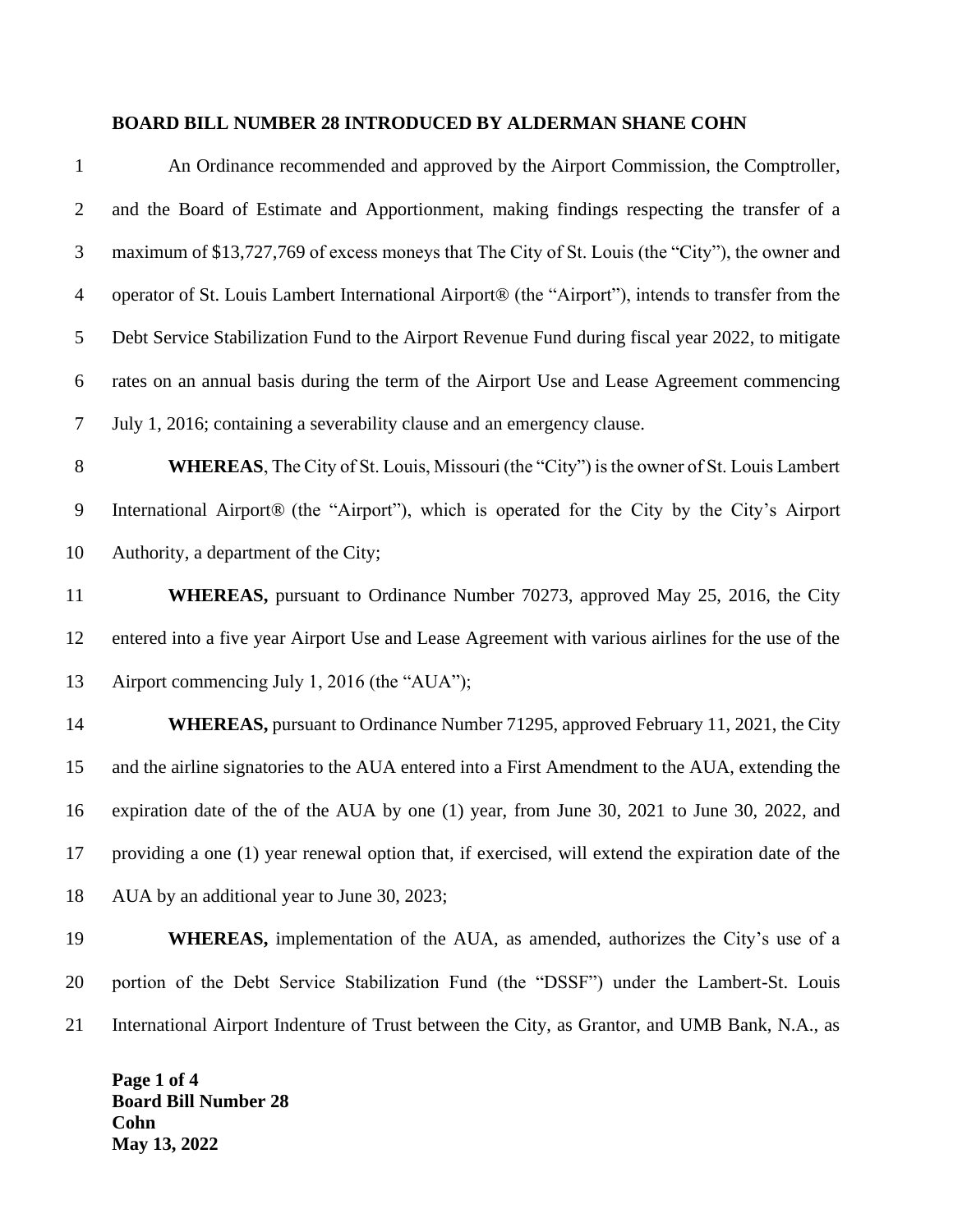Trustee, dated October 15, 1984, as amended and restated as of July 1, 2009, as amended and supplemented (the "Indenture"), in order to mitigate rates on an annual basis during the term of the AUA, as amended, and that, in each fiscal year in which the City determines to mitigate rates, the City will withdraw an amount not to exceed Thirteen Million Seven Hundred Twenty-Seven Thousand Seven Hundred Sixty-Nine Dollars (\$13,727,769) from the DSSF and deposit such amount in the Airport Revenue Fund (the "Revenue Fund"), with the expectation that such amount will, pursuant to the flow of funds specified in the Indenture, be re-deposited in the DSSF prior to 8 the end of such fiscal year;

 **WHEREAS,** pursuant to Section 516.B of the Indenture, the City may withdraw and use amounts on deposit in the DSSF for emergency debt service needs with respect to indebtedness issued for Airport purposes and for Airport operational emergencies;

 **WHEREAS,** the Airport Commission, the Comptroller and the Board of Estimate and Apportionment have determined that the need to mitigate rates in connection with the AUA, as amended, in order to maintain and enhance airline operating levels at the Airport constitutes an Airport operating emergency within the meaning of Section 516.B(2) of the Indenture, that the transfer of funds from the DSSF to the Revenue Fund as set forth herein is an appropriate and desirable use of such funds and is essential for the operation of the Airport and that such use is consistent with the requirements of the Indenture;

 **WHEREAS**, there is a balance in excess of Thirteen Million Seven Hundred Twenty- Seven Thousand Seven Hundred Sixty-Nine Dollars (\$13,727,769) available for transfer from the DSSF into the Revenue Fund established in the Indenture;

**Page 2 of 4 Board Bill Number 28 Cohn May 13, 2022**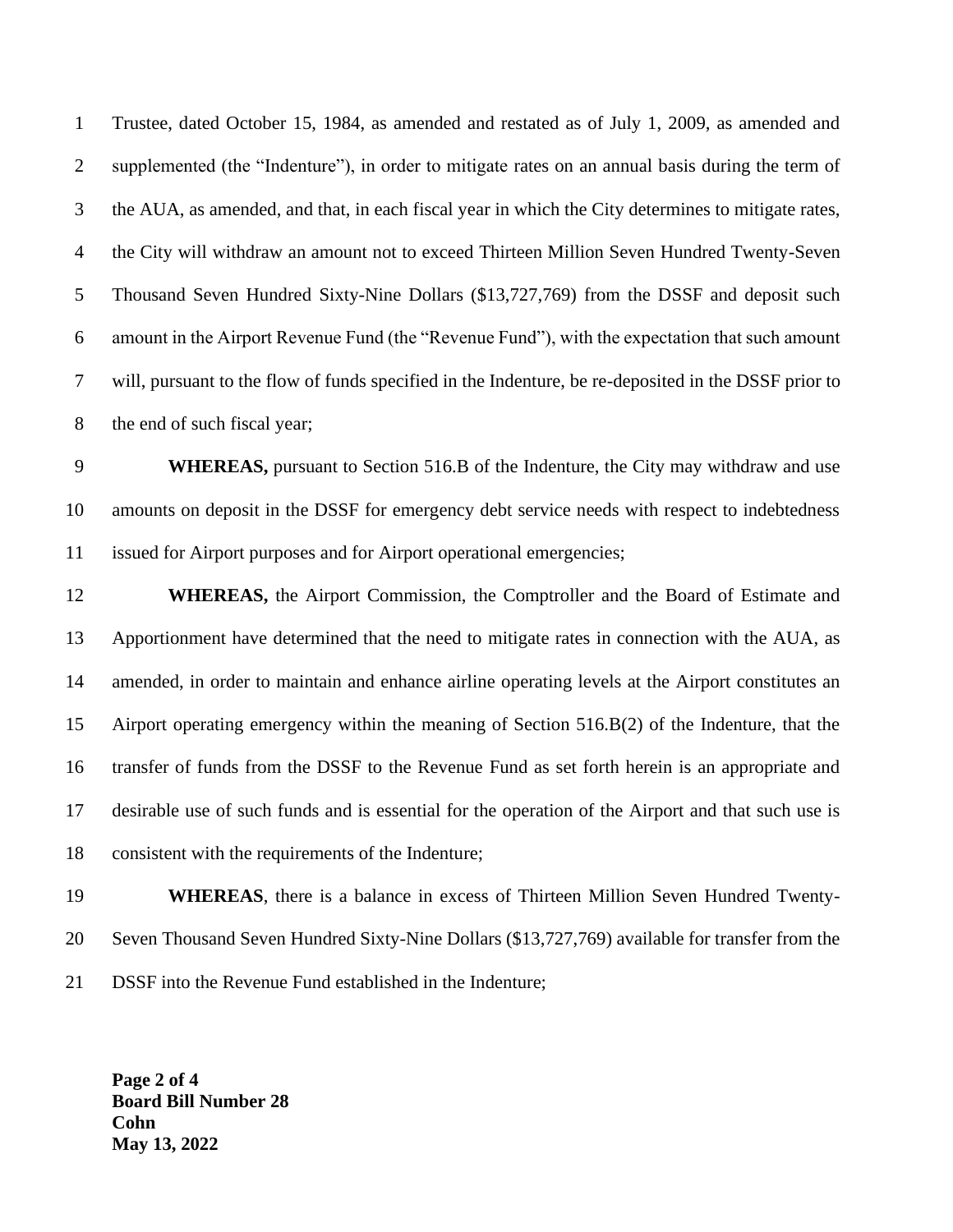| $\mathbf{1}$   | <b>WHEREAS</b> , it is in the best interest of the City and the operation of the Airport to        |
|----------------|----------------------------------------------------------------------------------------------------|
| $\overline{2}$ | authorize the transfer of funds from the DSSF into the Revenue Fund during the fiscal year         |
| 3              | beginning July 1, 2021, in an amount not to exceed Thirteen Million Seven Hundred Twenty-          |
| $\overline{4}$ | Seven Thousand Seven Hundred Sixty-Nine Dollars (\$13,727,769); and                                |
| 5              | <b>WHEREAS</b> , this Ordinance, authorizing the transfer of funds in an amount not to exceed      |
| 6              | Thirteen Million Seven Hundred Twenty-Seven Thousand Seven Hundred Sixty-Nine Dollars              |
| 7              | (\$13,727,769), as set out herein, is recommended and approved by the City's Airport Commission,   |
| $8\,$          | the Comptroller and the City's Board of Estimate and Apportionment.                                |
| 9              | BE IT ORDAINED BY THE CITY OF ST. LOUIS AS FOLLOWS:                                                |
| 10             | <b>SECTION ONE.</b> The Board of Aldermen for The City of St. Louis, Missouri (the "City")         |
| 11             | hereby adopts and incorporates herein the foregoing recitals as findings.                          |
| 12             | <b>SECTION TWO.</b> There is hereby authorized a transfer of funds during the fiscal year          |
| 13             | beginning July 1, 2021, in an amount not to exceed Thirteen Million Seven Hundred Twenty-          |
| 14             | Seven Thousand Seven Hundred Sixty-Nine Dollars (\$13,727,769) from the Airport Debt Service       |
| 15             | Stabilization Fund into the Airport Revenue Fund in accordance with Section 516.B of the           |
| 16             | Lambert-St. Louis International Airport Indenture of Trust between the City, as Grantor, and UMB   |
| 17             | Bank, N.A., as Trustee, dated as of October 15, 1984, as amended and restated as of July 1, 2009,  |
| 18             | as amended and supplemented, for the purpose of making funds available to mitigate rates on an     |
| 19             | annual basis during the term of the City's Airport Use and Lease Agreement commencing July 1,      |
| 20             | 2016.                                                                                              |
| 21             | <b>SECTION THREE.</b> It is hereby declared to be the intention of the Board of Aldermen           |
| 22             | that each and every part, section, and subsection of this Ordinance will be separate and severable |
|                | Page 3 of 4                                                                                        |

**Board Bill Number 28 Cohn May 13, 2022**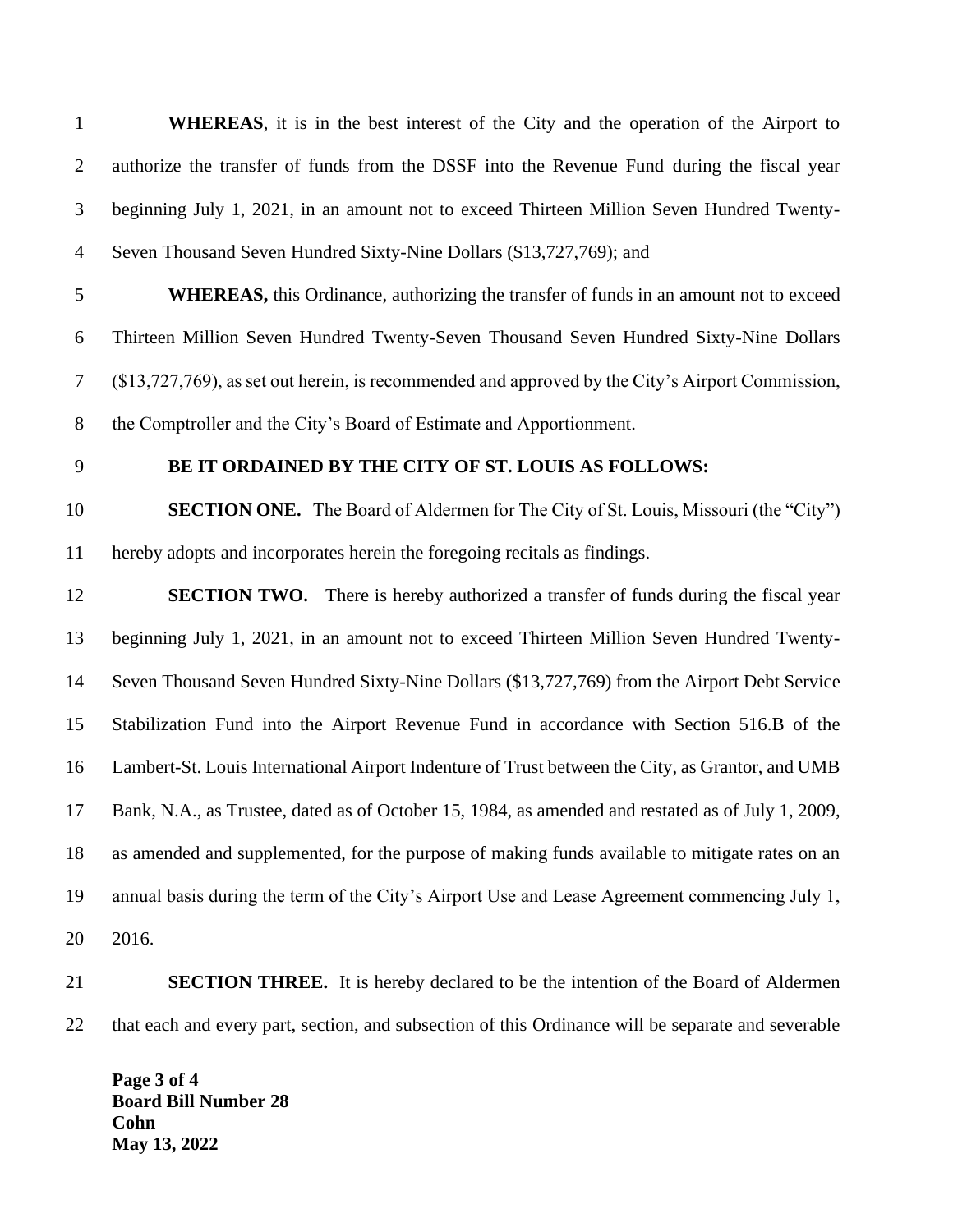from each and every other part, section, and subsection hereof and that the Board of Aldermen intends to adopt each said part, section, and subsection separately and independently of any other part, section, and subsection. In the event that any part, section, or subsection of this Ordinance will be determined to be or to have been unlawful or unconstitutional, the remaining parts, sections, and subsections shall be and remain in full force and effect, unless the court making such finding will determine that the valid portions standing alone are incomplete and are incapable of being executed in accordance with the legislative intent.

**SECTION FOUR.** This being an ordinance making an appropriation for current expenses of the City government, it is hereby declared to be an emergency measure as defined in Article IV, Section 20 of the Charter of the City and will become effective immediately upon its approval by the Mayor of the City.

**Page 4 of 4 Board Bill Number 28 Cohn May 13, 2022**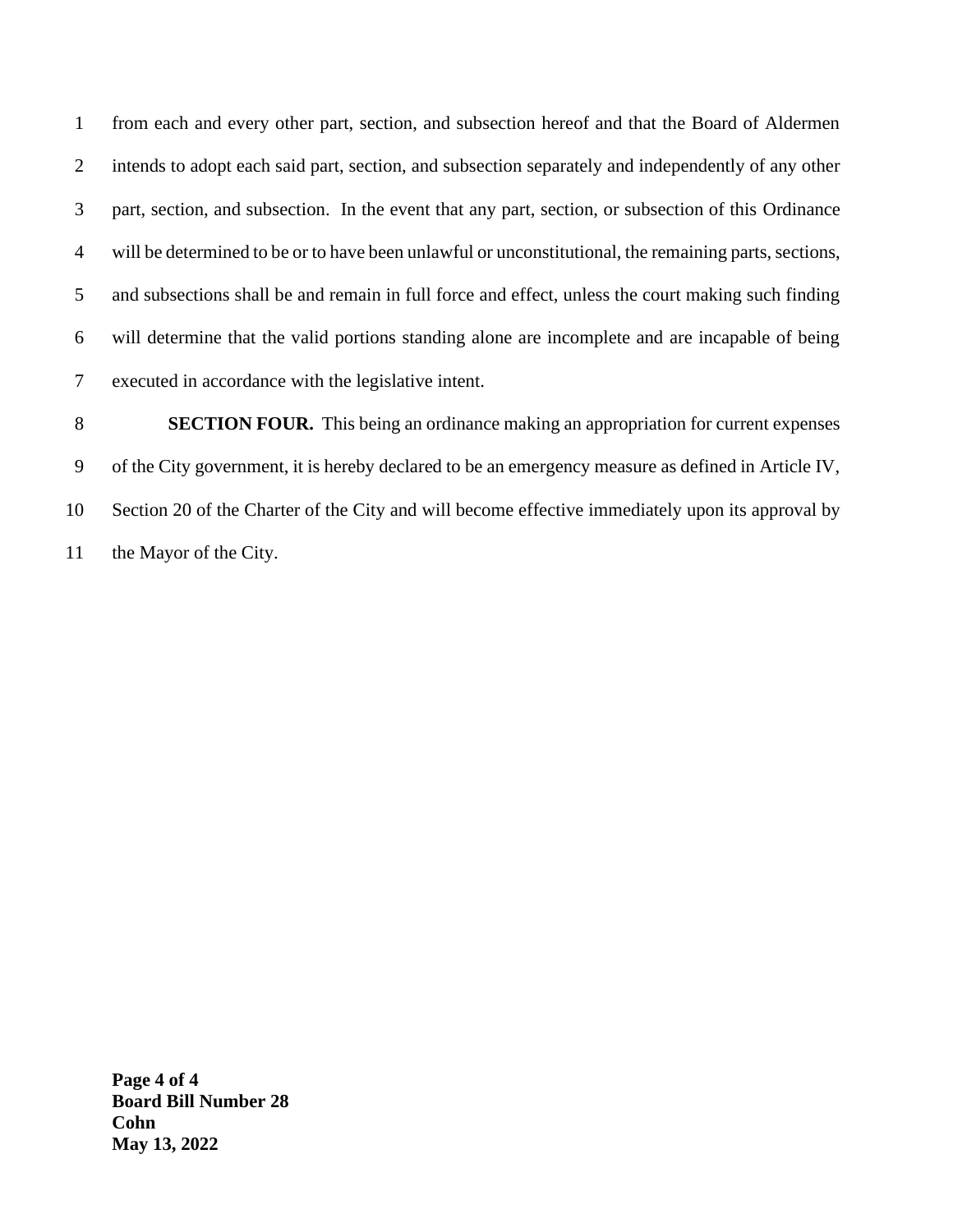# **BOARD BILL NUMBER 28 FISCAL NOTE**

Preparer's Name Robert C. Salarano

Phone Number or Email Address (will be available publicly) resalarano@flystl.com

Bill Sponsor Alderman Shane Cohn

| <b>Bill Synopsis:</b>     | Airport Debt Services Stabilization Fund Transfer |
|---------------------------|---------------------------------------------------|
| <b>Type of Impact:</b>    | N/A (Airport Incentive Program)                   |
| <b>Agencies Affected:</b> | <b>Airport Authority</b>                          |

#### **SECTION A Does this bill authorize:**

- An expansion of services which entails additional costs beyond that approved in the current adopted city budget? No analyze X No and Second Ves X No and Ves X No and Ves X No and Ves X No and Ves X No and Ves X No and Ves X No and Ves X No and Ves X No and Ves X No and Ves X No and Ves X No and Ves X No and Ves X
- An undertaking of a new service for which no funding is provided in the current adopted city budget? \_\_\_\_Yes X No
- A commitment of city funding in the future under certain specified conditions?

Yes X No

- An issuance of bonds, notes and lease-purchase agreements which may require additional funding beyond that approved in the current adopted city budget? \_\_\_\_\_Yes X No
- An execution or initiation of an activity as a result of federal or state mandates or requirements? \_\_\_\_Yes X No
- A capital improvement project that increases operating costs over the current adopted city budget?  $Y$ es X No
- A capital improvement project that requires funding not approved in the current adopted city budget or that will require funding in future years? The Solution Ves X No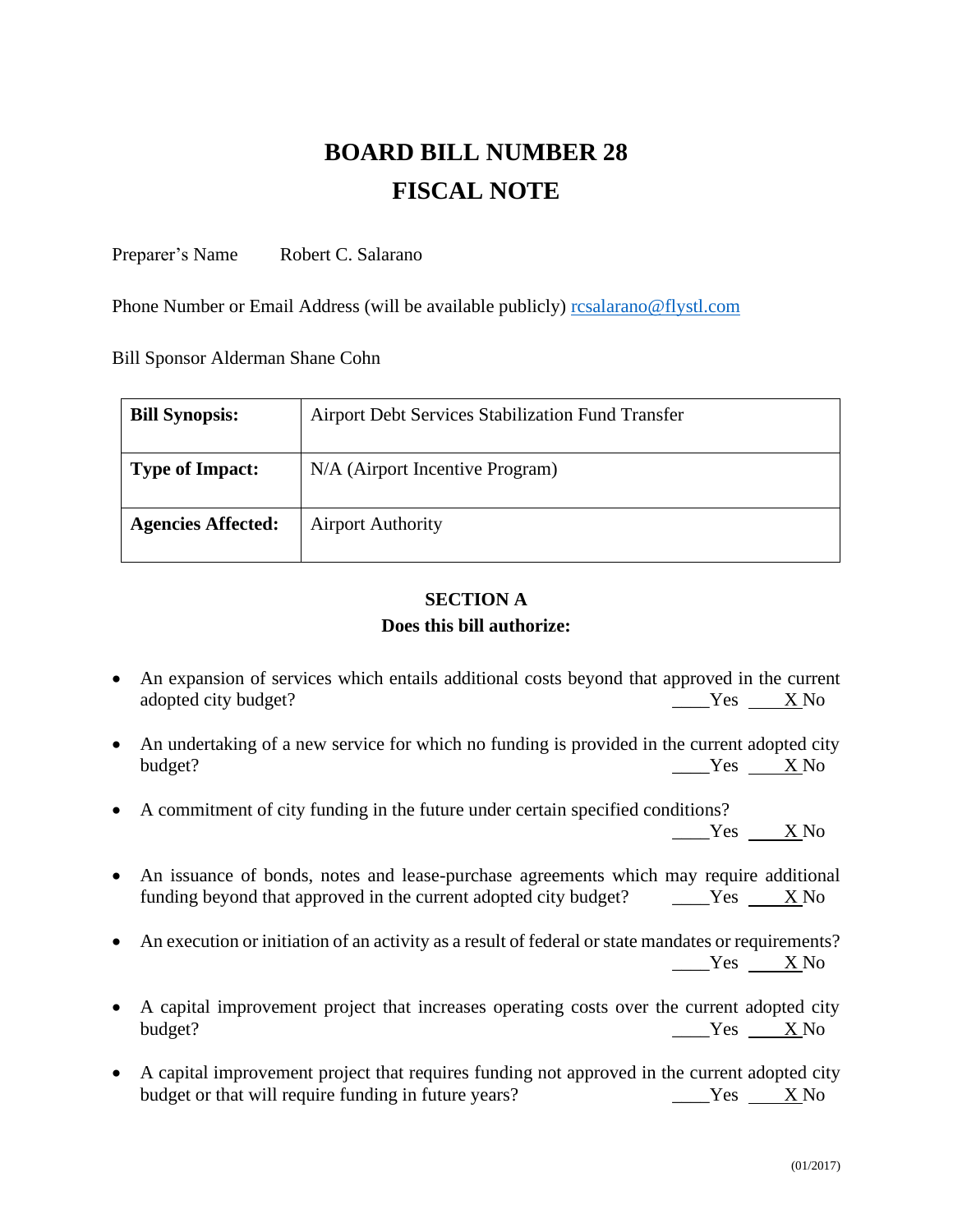## **If the answer is yes to any of the above questions, then a fiscal note must be attached to the board bill. Complete Section B of the form below.**

### **SECTION B**

|         | Does the bill require the construction of any new physical facilities? ____Yes ___No                                                         |
|---------|----------------------------------------------------------------------------------------------------------------------------------------------|
|         | o If yes, describe the facilities and provide the estimated cost:                                                                            |
|         |                                                                                                                                              |
|         | Is the bill estimated to have a direct fiscal impact on any city department or office?<br>Yes No                                             |
| $\circ$ | If yes, explain the impact and the estimated cost:                                                                                           |
|         |                                                                                                                                              |
|         |                                                                                                                                              |
|         | Does the bill create a program or administrative subdivision?<br>$Yes$ No                                                                    |
| $\circ$ | If yes, then is there a similar existing program or administrative subdivision?<br>$Yes$ No                                                  |
| $\circ$ | If yes, explain the how the proposed programs or administrative subdivisions may<br>overlap:                                                 |
|         |                                                                                                                                              |
|         |                                                                                                                                              |
|         | Describe the annual operating, equipment, and maintenance costs that would result from the<br>proposed bill, as well as any funding sources: |
|         |                                                                                                                                              |
|         |                                                                                                                                              |

\_\_\_\_\_\_\_\_\_\_\_\_\_\_\_\_\_\_\_\_\_\_\_\_\_\_\_\_\_\_\_\_\_\_\_\_\_\_\_\_\_\_\_\_\_\_\_\_\_\_\_\_\_\_\_\_\_\_\_\_\_\_\_\_\_\_\_\_